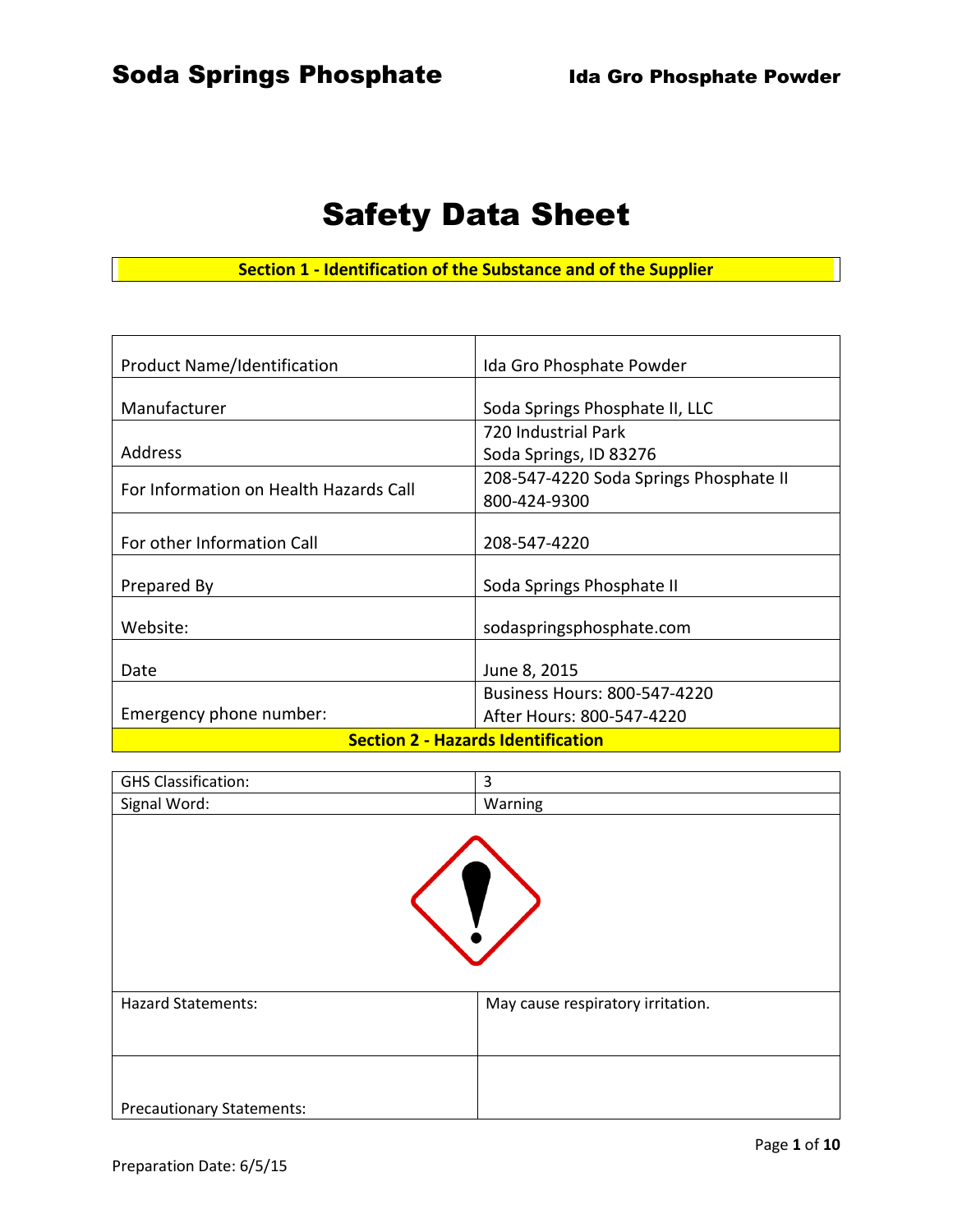|             | Avoid breathing dust.                                   |  |
|-------------|---------------------------------------------------------|--|
|             | Use only outdoors or in a well ventilated               |  |
|             | area.                                                   |  |
|             | If inhaled: Remove victim to fresh air and<br>$\bullet$ |  |
|             | keep at rest in a position comfortable for              |  |
|             | breathing.                                              |  |
|             | Call a Poison Control Center or physician<br>$\bullet$  |  |
|             | if accidentally inhaled or ingested.                    |  |
|             | Dispose of contents in accordance with                  |  |
|             | local, regional, national regulations.                  |  |
| Appearance: | This product is dirt-like phosphate powder,             |  |
|             | brown to black in color. (See also Section 9.)          |  |

#### **Emergency Overview:**

May cause skin or respiratory irritation based on prolonged or repeated overexposure to high concentrations. Irritation is believed to be mild to moderate and reversible.

This product is not expected to produce any unusual hazards during normal use. Exposure to high dust levels may irritate the skin, eyes, nose, throat, or upper respiratory tract. This product does not present an inhalation, ingestion, or contact health hazard unless subjected to operations such as sawing, sanding or machining which result in the generation of airborne particulate. This product contains quartz (crystalline silica) as a naturally occurring constituent.

#### **Acute Effects of Exposure:**

• Inhalation: May cause minor to moderate irritation. Exposure to dust generated during the handling or use of the product may cause temporary irritation to eyes, skin, nose, throat, and upper respiratory tract. Persons subjected to large amounts of this dust will be forced to leave area because of nuisance conditions such as coughing, sneezing and nasal irritation. Labored breathing may occur after excessive inhalation. If respiratory symptoms persist, consult physician.

 **Ingestion:** May cause irritation to the esophagus and stomach, abdominal spasms and pain. Contact Poison Control if swallowed.

**Skin Contact:** May cause minor irritation.

 **Eye Contact:** Dust can cause temporary mechanical irritation of eyes. If burning, redness, itching, pain or other symptoms persist or develop, consult physician. May cause minor irritation. Chronic Effects of Exposure:

**Target organs:** Eyes, skin and respiratory system.

 **Symptoms:** Irritation of the eyes, skin, mucous membranes, upper respiratory system; cough, sneezing, rhinorrhea (discharge of thin nasal mucus).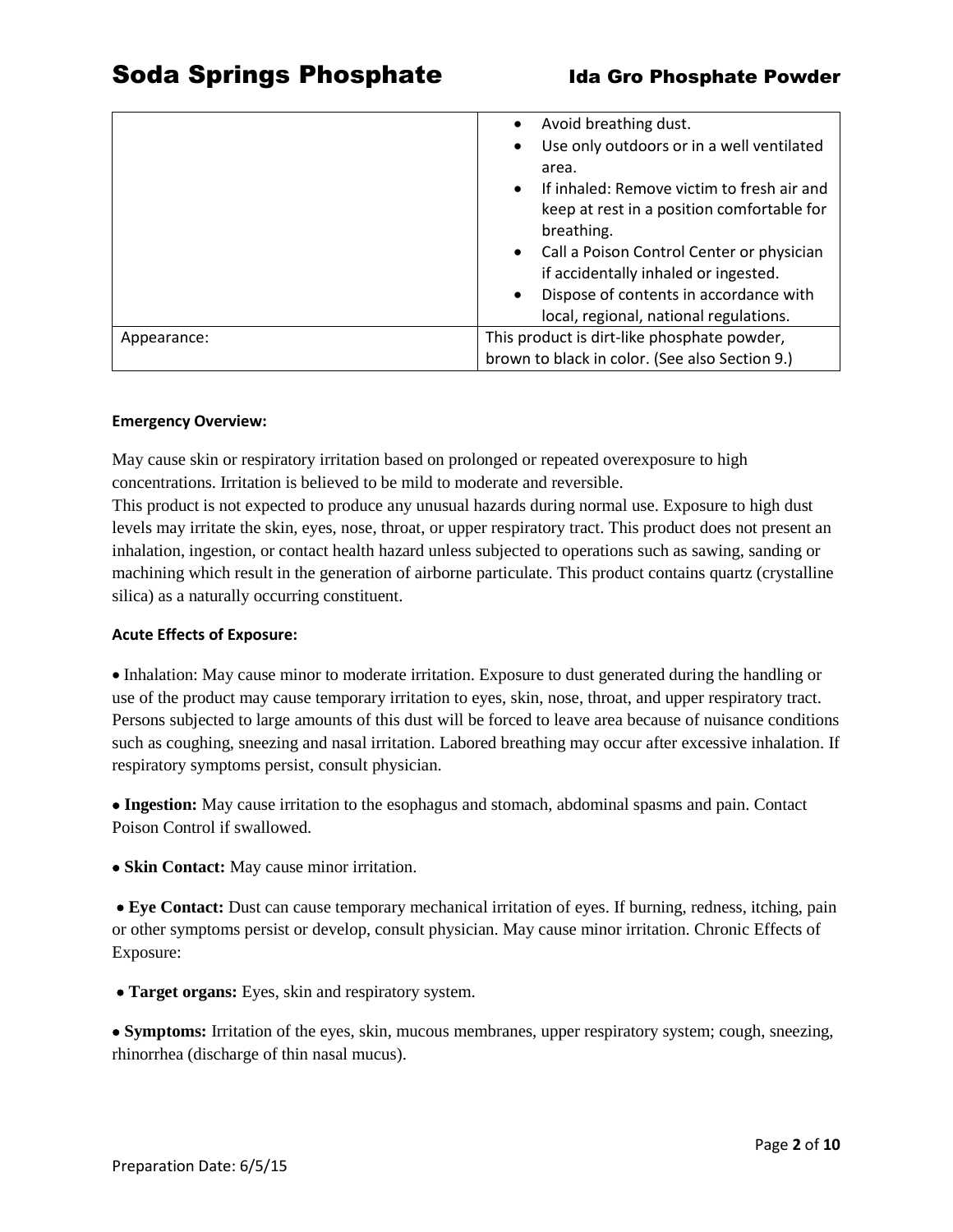## Soda Springs Phosphate Ida Gro Phosphate Powder

 **Cancer:** Product may contain crystalline silica as a normal environmental constituent. The amount present based on recent tests indicated less than the mandatory reporting level of 0.1% by weight. Exposures to respirable crystalline silica are not expected during the normal use of this product; however, actual levels can be determined by industrial hygiene exposure testing. Prolonged and repeated exposure to airborne free respirable crystalline silica can result in lung disease (i.e., silicosis) and/or lung cancer. The development of silicosis may increase the risks of additional health effects. The risk of developing silicosis is dependent upon the exposure intensity and duration. Note: Many soil types contain more than 0.1% crystalline silica. This product may add an insignificant level to the overall silica exposure.

### **Section 3 - Physical Data**

| Boiling Point $(^{\circ}F)$ | N/A |                                            | Specific Gravity $(H^2O=1)$ | 1.6 |
|-----------------------------|-----|--------------------------------------------|-----------------------------|-----|
| Vapor Pressure (mm Hg)      | N/A |                                            | Percent Volatile (vol %)    | N/A |
| Vapor Density $(Air=1)$     | N/A |                                            | <b>Evaporation Rate</b>     | N/A |
| Solubility in Water         |     | Not soluble in water                       |                             |     |
| Appearance and Odor         |     | Brown to black powder with an earthy smell |                             |     |

## **Section 4 Health - Hazard Data**

| <b>Inhalation:</b>   | Prolonged inhalation of respirable silica may<br>cause scaring of the lungs with cough and<br>shortness of breath. (silicosis) Remove to<br>fresh air. If not breathing, give artificial<br>respiration. If breathing difficulty or coughing<br>persists, seek medical attention.                                                                                           |
|----------------------|-----------------------------------------------------------------------------------------------------------------------------------------------------------------------------------------------------------------------------------------------------------------------------------------------------------------------------------------------------------------------------|
| <b>Ingestion:</b>    | May cause gastric irritation, nausea, vomiting,<br>abdominal burning and cramp like pain.<br>Chronic exposure to excessive levels of<br>fluoride containing dusts may cause excessive<br>calcification of the bone and ligaments of the<br>ribs, pelvis and spinal column. Give large<br>amounts of water. If symptoms are severe or<br>persistent seek medical assistance. |
| <b>Skin Contact:</b> | Prolonged contact may be slightly irritating<br>due to drying of the skin. Wash thoroughly<br>with neutral soap and water. Seek medical<br>attention if skin irritation persists or if skin<br>rashes or dermatitis develop.                                                                                                                                                |
|                      |                                                                                                                                                                                                                                                                                                                                                                             |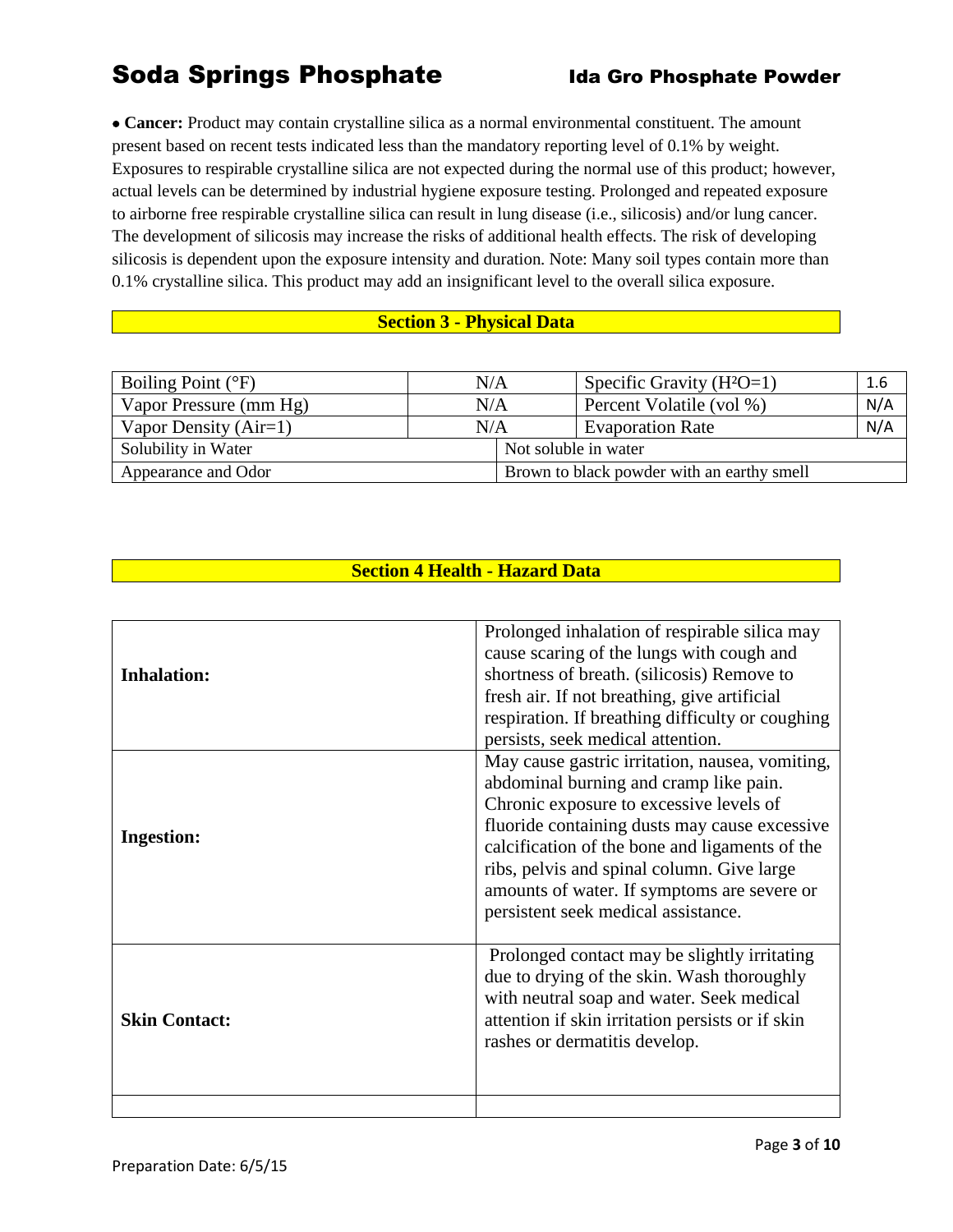## Soda Springs Phosphate **Inter and Some Powder** Ida Gro Phosphate Powder

| <b>Eye Contact:</b> | Dust may be irritating to eyes. If the material |
|---------------------|-------------------------------------------------|
|                     | gets into the eye, flush the eye under running  |
|                     | water for at least 15 minutes. If easy to do,   |
|                     | remove contact lenses and continue to flush     |
|                     | with water.                                     |

**Potential Symptoms:** Irritation of the eyes, skin, mucous membranes, upper respiratory system, cough, sneezing, rhinorrhea (discharge of thin nasal mucous), nosebleed.

**Acute Ingestion:** GI blockage if material hardens.

## **Section 5 - Fire and Explosion Hazard Data**

| Flash Point $(^{\circ}F)$               | None                                    |          |
|-----------------------------------------|-----------------------------------------|----------|
| Flammability Limits (vol %)             | LEL: N/A                                | UEL: N/A |
| <b>Extinguisher Media</b>               | As needed for material causing the fire |          |
| <b>Special Fire Fighting Procedures</b> | As needed for material causing the fire |          |
| <b>Explosion Hazards</b>                | None                                    |          |

## **Section 6 - Accidental Medical Release Measures**

| <b>Personal precautions:</b>                 | Avoid breathing dust. Stand upwind when        |  |
|----------------------------------------------|------------------------------------------------|--|
|                                              | loading/unloading and broadcasting.            |  |
|                                              | Use personal protective equipment as           |  |
| <b>Protective equipment:</b>                 | recommended in Section 8. (dust mask/          |  |
|                                              | particulate filter)                            |  |
| <b>Emergency procedures:</b>                 | Contain spill area and protect from pedestrian |  |
|                                              | or vehicle traffic.                            |  |
|                                              | Avoid generating dust. Shovel or sweep up      |  |
| <b>Methods and materials for containment</b> | spilled material and place in suitable         |  |
| and cleaning up:                             | container. Dispose in accordance with federal, |  |
|                                              | state/provincial and local requirements.       |  |

### **Section 7 - Handling and Storage**

Precautions for safe handling:

- Keep container closed when not in use.
- Store in dry place.
- Minimize dust generation and accumulation.

### **Section 8 - Exposure Controls/Personal Protection**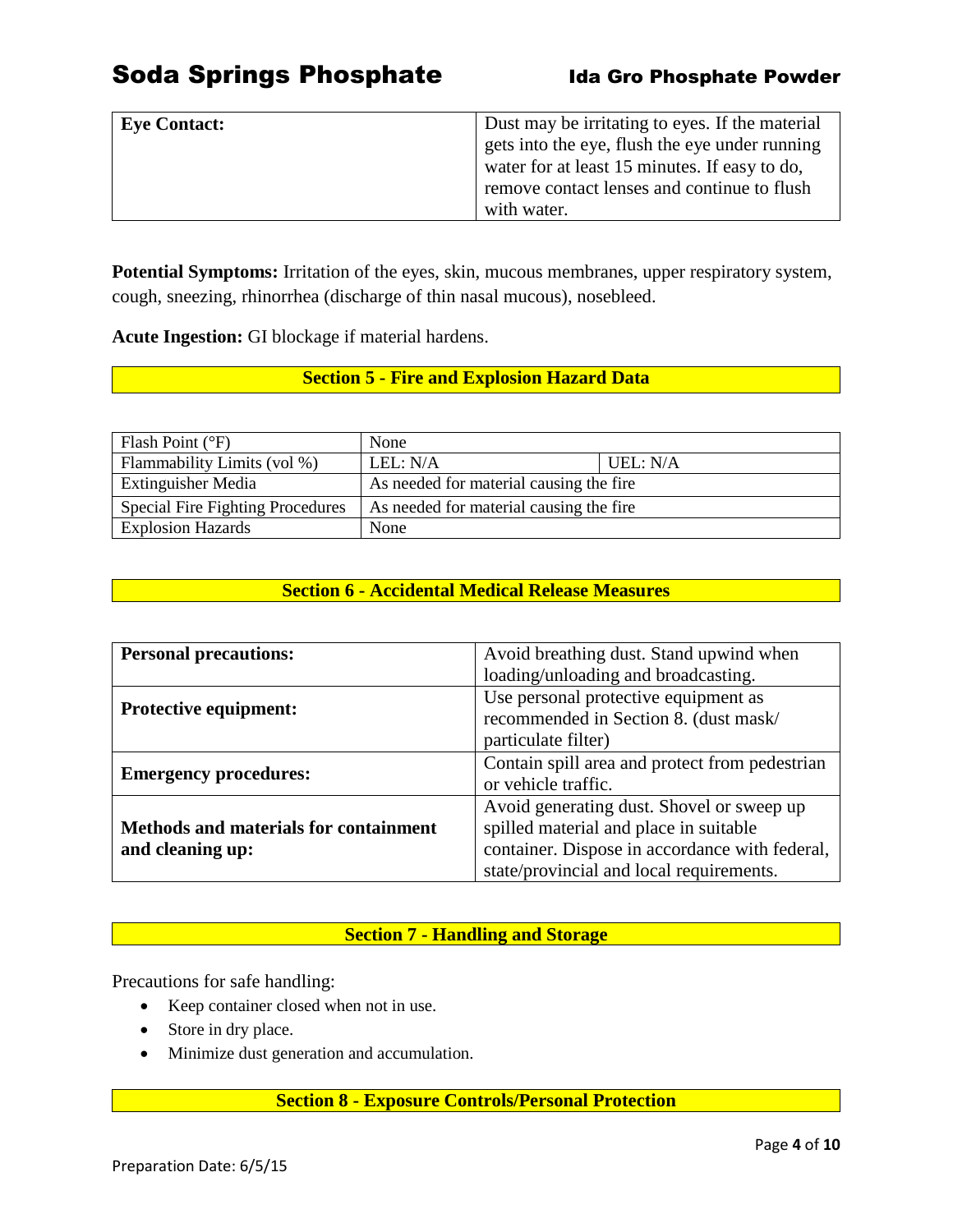| <b>Chemical Name</b>          | Weight% | <b>ACGIH TLV</b>          |  |
|-------------------------------|---------|---------------------------|--|
|                               |         | (mg/m <sup>3</sup> )      |  |
| Fluorapatite – $Ca10F2(PO4)6$ | 75-80   | 2.5 mg/m <sup>3</sup> (F) |  |
| Quartz $-SiO2$                | $6-8$   | $0.1 \text{ mg/m}^3$      |  |

Notes :

- 1. "OSHA" *means Occupational Safety and Health Administration.*
- 2. "PEL" *means (OSHA) permissible exposure limit.*
- 3. "ACGIH" *means American Conference of Governmental Industrial Hygienists.*
- 4. "TLV" *means Threshold Limit Value.*
- 5. "TWA" *means time-weighted average.*

#### **Appropriate engineering controls**

No specific controls needed. Ventilate to keep airborne concentrations below exposure limits. Use of an enclosed tractor cab with particulate air filtration can reduce the risk of inhaling dusts and soils during application.

#### **Personal Protection Equipment (PPE)**

**Skin Protection:** Direct skin contact should be avoided by wearing long sleeved shirts and long trousers and gloves (leather or equivalent). Disposable particulate coveralls may be used when conditions warrant.

**Eye Protection:** Safety spectacles or goggles.

**Respiratory Protection:** Occupational Safety and Health Administration (OSHA) Regulations (29 CFR 1910.134 - Respiratory Protection) must be followed whenever work conditions require a respirator. A

National Institute for Occupational Safety and Health (NIOSH) approved particulate respirator is recommended when engineering controls are not feasible, or while engineering controls are being instituted, and if an OSHA PEL or ACGIH TLV is exceeded.

**Personal Hygiene:** Work clothing should be washed regularly. Wash hands before eating, drinking, or using tobacco products. Wash exposed skin with soap and water.

Use only with adequate ventilation/personal protection.

#### **Section 9 - Physical and Chemical Properties**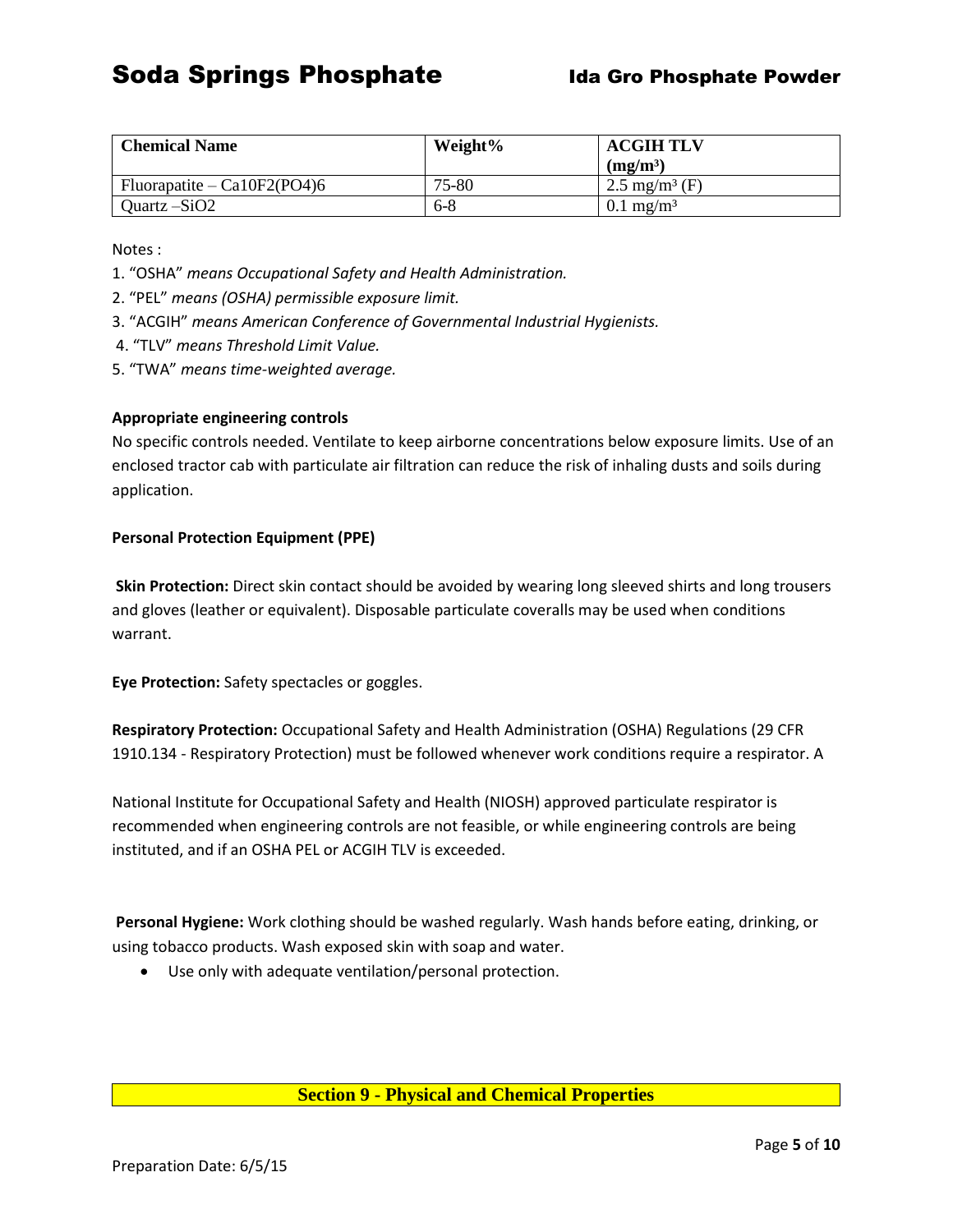## Soda Springs Phosphate Ida Gro Phosphate Powder

| <b>Property</b>               | <b>Value</b>               | <b>Property</b>               | <b>Value</b>         |
|-------------------------------|----------------------------|-------------------------------|----------------------|
| Appearance (physical)         | Dirt-like, brownish        | <b>Upper/lower</b>            | Not Applicable       |
| state, color, etc.):          | black                      | flammability or               |                      |
|                               |                            | explosive limits:             |                      |
| Odor:                         | None                       | <b>Vapor Pressure:</b>        | Not Applicable       |
| <b>Odor Threshold</b>         | Not Applicable             | <b>Vapor Density:</b>         | Not Applicable       |
| pH:                           | $\leq$ 9 but may be as low | Specific gravity or           | $2.19$ g/cc          |
|                               | as 4 in sodium.            | relative density:             |                      |
| <b>Melting point/freezing</b> | <b>NA</b>                  | Solubility(ies):              | Soluble in water     |
| point:                        |                            |                               |                      |
| <b>Initial boiling point</b>  | Not Applicable             | <b>Partition coefficient:</b> | Not Applicable       |
| and range:                    |                            | n- octane/water:              |                      |
| <b>Flash point:</b>           | Not Applicable             | <b>Auto ignition</b>          | Not Applicable       |
|                               |                            | temperature:                  |                      |
| <b>Evaporation rate:</b>      | Not Applicable             | Decomposition                 | $1450^{\circ}$ C     |
|                               |                            | <b>Temperature:</b>           |                      |
| <b>Flammability (solid,</b>   | Not Applicable             | <b>Viscosity:</b>             | Not Applicable       |
| gas):                         |                            |                               |                      |
| <b>Physical State:</b>        | Solid                      | <b>Corrosivity towards</b>    | 0.56 millimeters per |
|                               |                            | steel:                        | year                 |

## **Section 10 - Stability and Reactivity**

| Stability                                                     | Stable.        |  |
|---------------------------------------------------------------|----------------|--|
| Conditions to Avoid                                           | None           |  |
| Incompatibility (materials to avoid)                          |                |  |
| <b>Strong Acids</b>                                           |                |  |
| Hazardous Decomposition Products                              |                |  |
| Silicon Tetrafluoride, Hydrogen Fluoride and Hydrogen Sulfide |                |  |
| Hazardous Polymerization                                      | Will Not Occur |  |
| Conditions to Avoid                                           | None           |  |

### **Section 11 - Toxicological Information**

**Note:** No specific data are available for the product as a whole, so this information pertains to calcium sulfate dihydrate.

### **Human Data (Calcium Sulfate Dihydrate)**

**Likely routes of exposure:** inhalation, ingestion, skin and eye contact.

**Symptoms:** Irritation of the eyes, skin, mucous membrane, upper respiratory system; cough, sneezing, rhinorrhea (discharge of thin nasal mucus), nosebleed.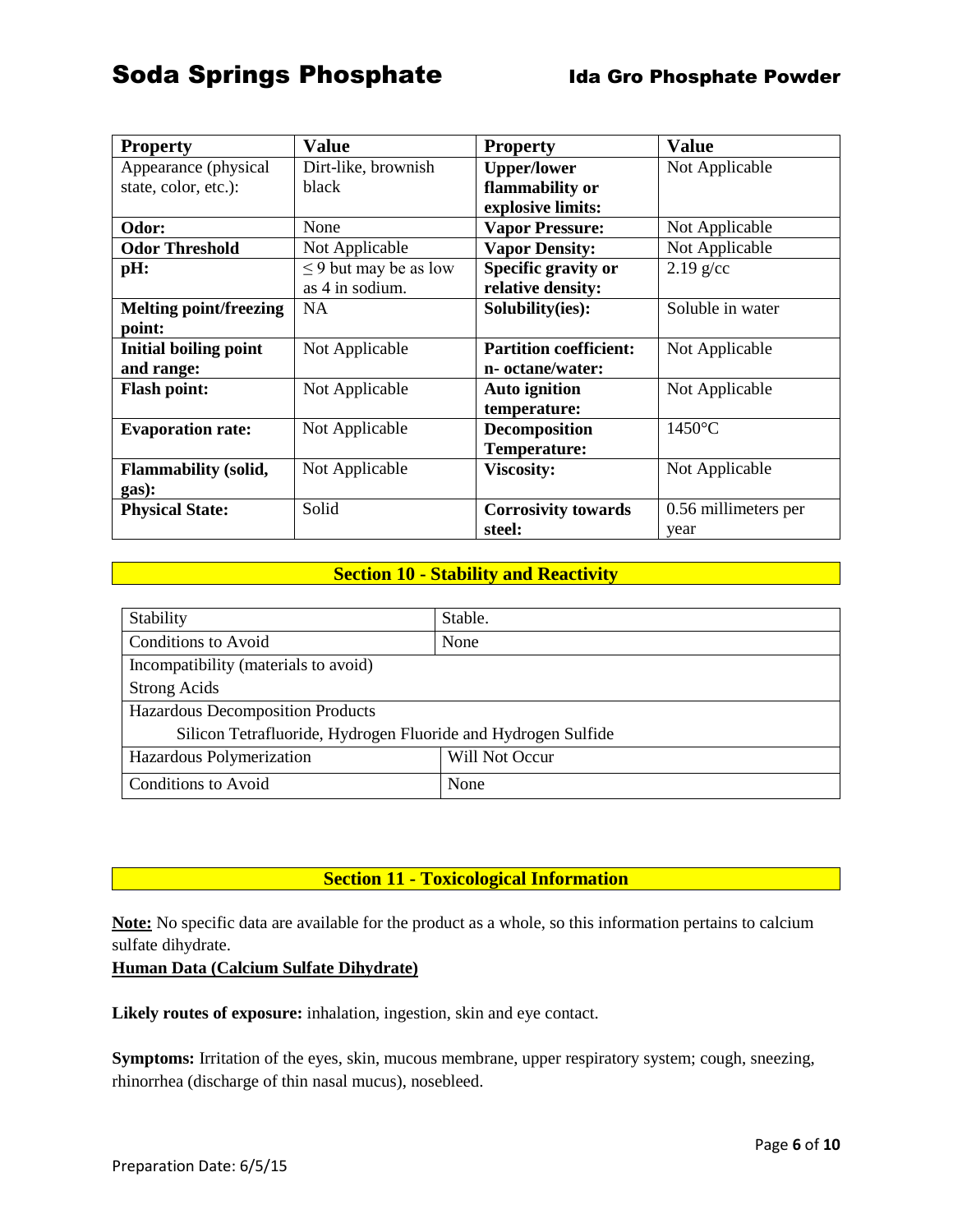## Soda Springs Phosphate **Inter and Somman Soda Springs Phosphate** Powder

**Acute ingestion:** Irritation to the esophagus and stomach, abdominal spasms and pain. GI blockage if material hardens.

**Health Effects:** Nuisance particulate (accumulation in lungs).

**Delayed and immediate effects:** None known.

**Chronic effects from short and long-term exposure:** None known.

#### **Animal Data (Calcium Sulfate Dihydrate)**

#### **Acute Oral Toxicity**

Species: Rat (Sprague-Dawley) Route of Administration: Oral (gavage) Method: OECD Test Guideline 420 (Acute Oral Toxicity-Fixed dose procedure) 2,000 mg/kg body weight of test substance was administered to 4 female rats during main study (50, 300and 2,000 mg/kg body weight administered during sighting study). No mortality, no specific clinical signs observed during test period. LD50 (Lethal Dose): > 2,000 mg/kg body weight (category 5 under Harmonized Integrated Classification

System for Human Health and Environmental Hazards of Chemical Substances and Mixtures).

#### **Skin Irritation**

Species: Rabbit (New Zealand White) Test Type: In vivo Method: OECD TG 404 (1991) "Acute Dermal Irritation/Corrosion" Exposure Period: 4 hours 500 mg/site/rabbit No erythema, no eschar and no oedema (score of zero under OECD method: grading of skin reaction) was observed at the skin on the backs of three rabbits during test period. Result: Not irritating

#### **Skin Sensitization**

Species: Guinea pig (Hartley) Test Type: Buehler test Method: OECD TG 406 (1991) "Skin Sensitization" Exposure Period: hours/week for 3 consecutive weeks 0.4 grams/site/guinea pig was applied topically with an occluded patch to the backs of 40 male guinea pigs. After 6 hours, the material was removed and the skin was examined using the sensitization grading system.

Result: Not sensitizing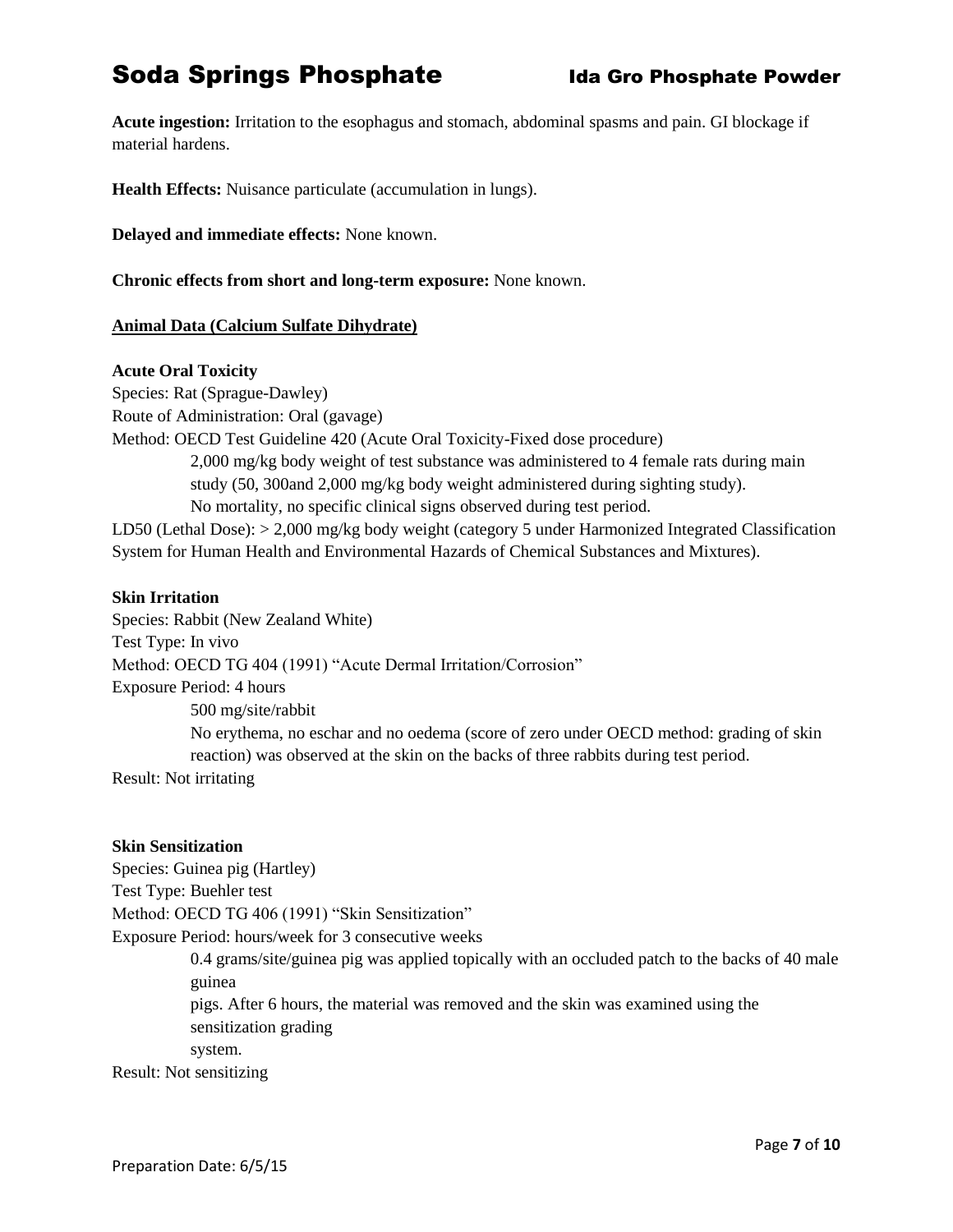## Soda Springs Phosphate **Inter and Somman Soda Springs Phosphate** Powder

**No acute inhalation toxicity, acute dermal toxicity, acute toxicity (other routes of administration), corrosiveness/irritation, or eye irritation corrosion studies are available.**

#### **Studies of Mutagenicity and Reproduction/Developmental Toxicity Screening Tests were negative.**

#### **Carcinogenicity**

None of the components are listed as a carcinogen or suspected carcinogen in the U.S. National Toxicology Program (NTP) Report on Carcinogens (latest edition) or has been found to be a potential carcinogen in the International Agency for Research on Cancer (IARC) Monographs (latest editions), or by OSHA. Note: This product may contain small quantities of crystalline silica (<0.1%), which has been identified as a carcinogen by the IARC and U.S. NTP.

#### **Section 12 - Ecological Information**

#### **Ecotoxicity (Calcium Sulfate, Dihydrate)**

#### **Algae**

Method: OECD TG 201, "Alga, Growth Inhibition Test" Test Species: Selenastrum capricornutum Exposure Period: 72 hours Endpoint: Growth Rate EgC50 (Effective growth concentration):  $> 100$  mg/L EbC50(Effective biomass concentration) :  $> 100$  mg/L NOECr (No Observed Effect Concentration – Reproduction): < 100 mg/L NOECb (No Observed Effect Concentration - Biomass): < 100 mg/L No significant difference in growth curve between test and control group.

#### **Fish**

Method: OECD TG 203 "Fish, Acute Toxicity Test" Test Species: Oryzias latipes Type: Static Exposure Period: 96 hours LC50(Lethal Concentration): >100 mg/L No mortality or visible abnormality occurred at the test limit of 100 mg/L.

#### **Invertebrates**

Method: OECD TG 202, "Daphnia sp., Acute Immobilisation Test and Reproduction Test" Test Species: Daphnia magna Type: Static Exposure Period: 48 hours EC50 (Effective Concentration) : >100 mg/L No immobilization or mortality occurred at the test limit of 100 mg/L.

### **Persistence and degradability**

Not relevant for an inorganic compound.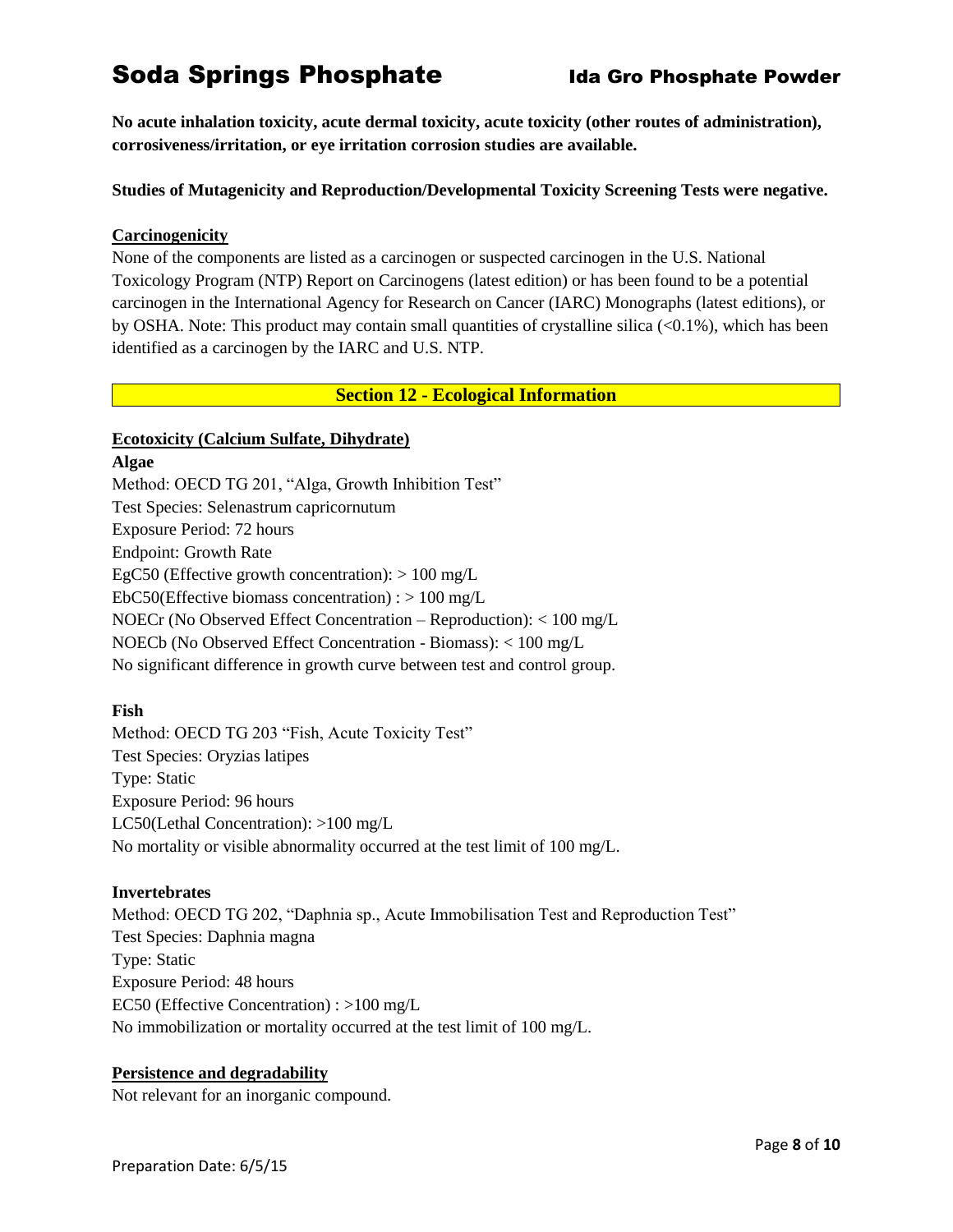## Soda Springs Phosphate **Inter and Somman Soda Springs Phosphate**

### **Bioaccumulative potential**

Bioaccumulation is not expected.

#### **Mobility in soil**

Soluble in water and mobile in soil.

**Data regarding terrestrial organisms or other environmental effects were not identified.**

#### **Section 13 - Disposal Considerations**

See Sections 7 and 8 above for safe handling and use, including appropriate hygienic practices.

Recover or recycle if possible. Disposal should be in accordance with applicable local, regional, and national laws and regulations. Local regulations may be more stringent than regional or national requirements.

The information presented below only applies to the material as supplied. The identification based on characteristic(s) or listing may not apply if the material has been used or otherwise contaminated. It is the responsibility of the waste generator to determine the toxicity and physical properties of the material generated to determine the proper waste identification and disposal methods in compliance with applicable regulations.

#### **Section 14 - Transport Information**

UN number: Not classified as a hazardous material by USDOT regulations. UN proper shipping name: Not applicable. Transport hazard class(es): Not applicable. Packing group, if applicable: Not applicable.

**Section 15 - Regulatory Information**

Regulatory information: This product is not labeled for sale or use in the State of California, thus no Proposition 65 declarations are required.

**Section 16 - Other Information, Including Date of Preparation or Last Revision**

Date of Preparation of last revision June 6, 2015.

Sources:

 American Conference of Governmental Industrial Hygienists, 2012. TLVs and BEIs Based on The Documentation of The Threshold Limit Values for Chemical Substances and Physical Agents & Biological Exposure Indices, Cincinnati, Ohio.